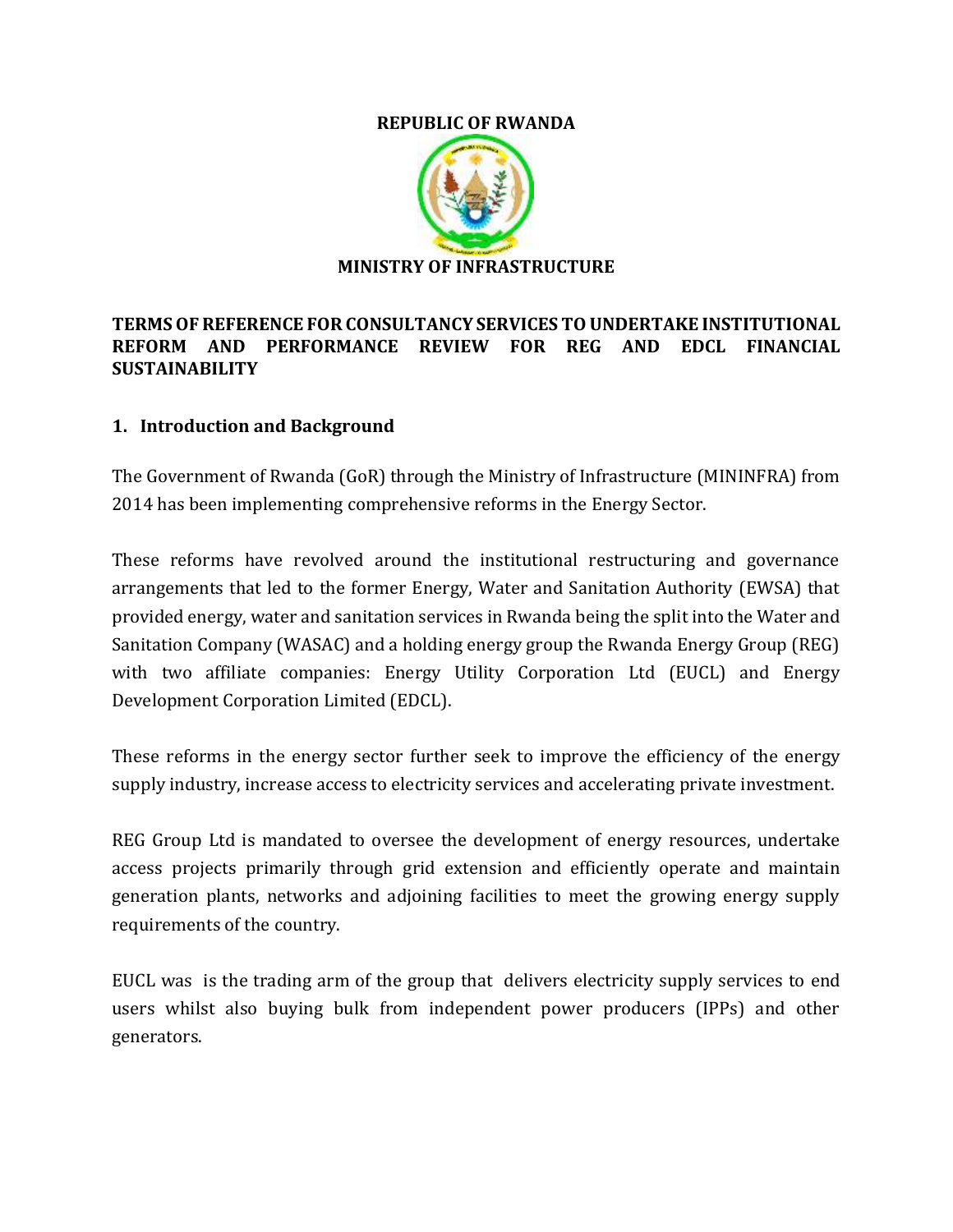EDCL's key mandate is to spearhead development of new projects (including resource assessment and other planning activities) aimed at increasing generation, transmission of the installed capacity and electrification of the country.

The reform programme initiated by MININFRA had the following objectives as follows;

- i) to enhance operational efficiency of the sector mainly through creating new performance driven institutions leading to reduction of system and commercial losses, improve operations, field service delivery and customer service
- ii) Attract more private sector investments and reduce the industry's dependency on government subsidies
- iii) Expand the generation supply capacity with more sustainable and affordable sources of generation in line with the Government objectives enshrined in the EDPRS II and other sector policies
- iv) Strengthen the planning function in the sector to ensure that projects are based on detailed plans taking account of short, medium and long-term requirements and are executed within planned time frames and budgets
- v) Expand coverage for energy, to meet the Government access objectives
- vi) Review energy tariff structure and rates to progressively arrive at a cost reflective tariff regime

The reform programme was anchored by 7 key pillars.

- 1) Establish new Governance and Organizational Structures- realized through the incorporation of REG and its subsidiaries EUCL and EDCL in July 2014 and approving the associated organization structures, policies and procedures
- 2) Staff Job Descriptions, Transfers and Recruitment- realized through setting up new job profiles and person specifications; Skills assessment of seconded former EWSA staff, staff transfer and fresh recruitment to fill the new positions
- 3) Asset and Liabilities verification, Separation and Valuation- involved taking stock of assigned assets and liabilities separating them amongst EWSA successor entities and valuation completed in 2015
- 4) Design and Installation of Business Management Information Systems- included conducting a system assessment and establishing gaps and scoping of a new Integrated Business management system based on benchmarking best practices in utility management currently in the final phase of installation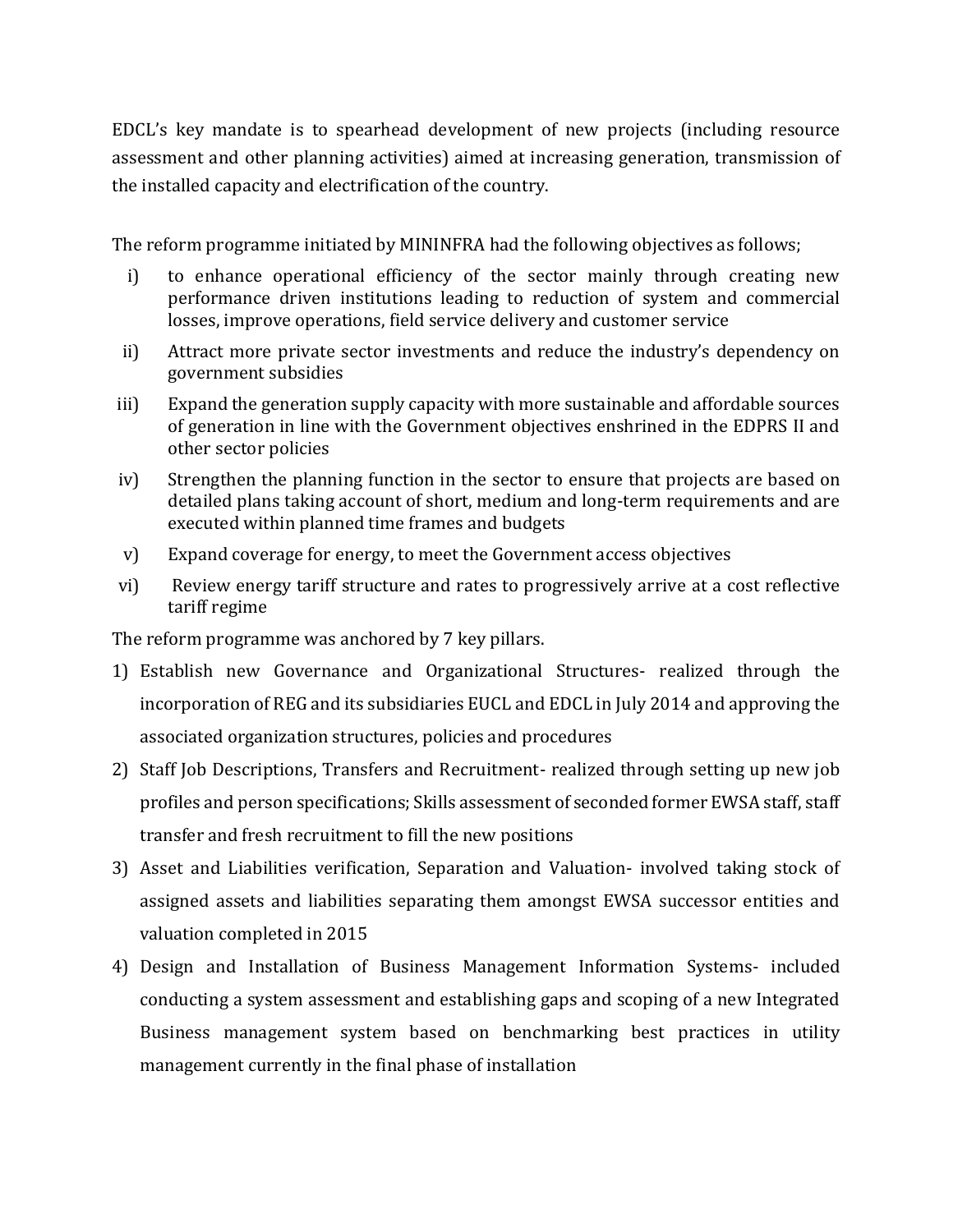- 5) Financial Management Efficiency and Reporting Focused on setting up transitional plans and systems to address improvement in financial management, improve timeliness of Financial Reporting and addressing Auditor general recommendations as the Group builds towards full blown IBMS operations
- 6) Sector Plans Least Cost Power Development Plan; Sector Financial Sustainability and Recovery Plan; Corporate Strategic and Business plans; Performance Improvement Plans (PIP)- Aimed at ensuring the energy sector is run based on planned approaches that seek to optimize energy resources, increase electricity supply from cheaper sources to improve affordability and progressively improve utility operational efficiency

Review of Tariff Structure and Rates- involved the revision of the then tariff structure to introduce speciated categories and introduce time of use parameters to enhance efficient energy consumption. It also aimed at creating a tariff trajectory for medium term and longterm tariff reduction. Most of the activities under the 7 pillars have been concluded although some are still ongoing like the implementation of IBMS, Least Cost Power Development Plan and Tariff reviews being a continuous process.

It is against this background, MININFRA would like to hire a qualified consultancy firm to carry out comprehensive Institutional Reforms and Performance Review for REG and subsidiaries plus advice on EDCL's transition to financial sustainability. The consultant will help to establish the progress achieved so far in implementing the reforms with the aim of identifying issues that need to be addressed and proposal recommendations on potential improvements in the Governance, structural alignments and enhance operational efficiency.

### 2. **Objective of the Assignment**

The objective of the assignment is twofold; I) to review the institutional and operational performance of REG considering the reform objectives and determine the extent to which these have been achieved, what the key challenges were and how these could be overcome to achieve better performance of the sector, 2) review the financial position of EDCL and advise on formidable strategies to support EDCL's transition to financial sustainability.

### **3. Scope of work**

The Consultant will focus on the following under this review assignment: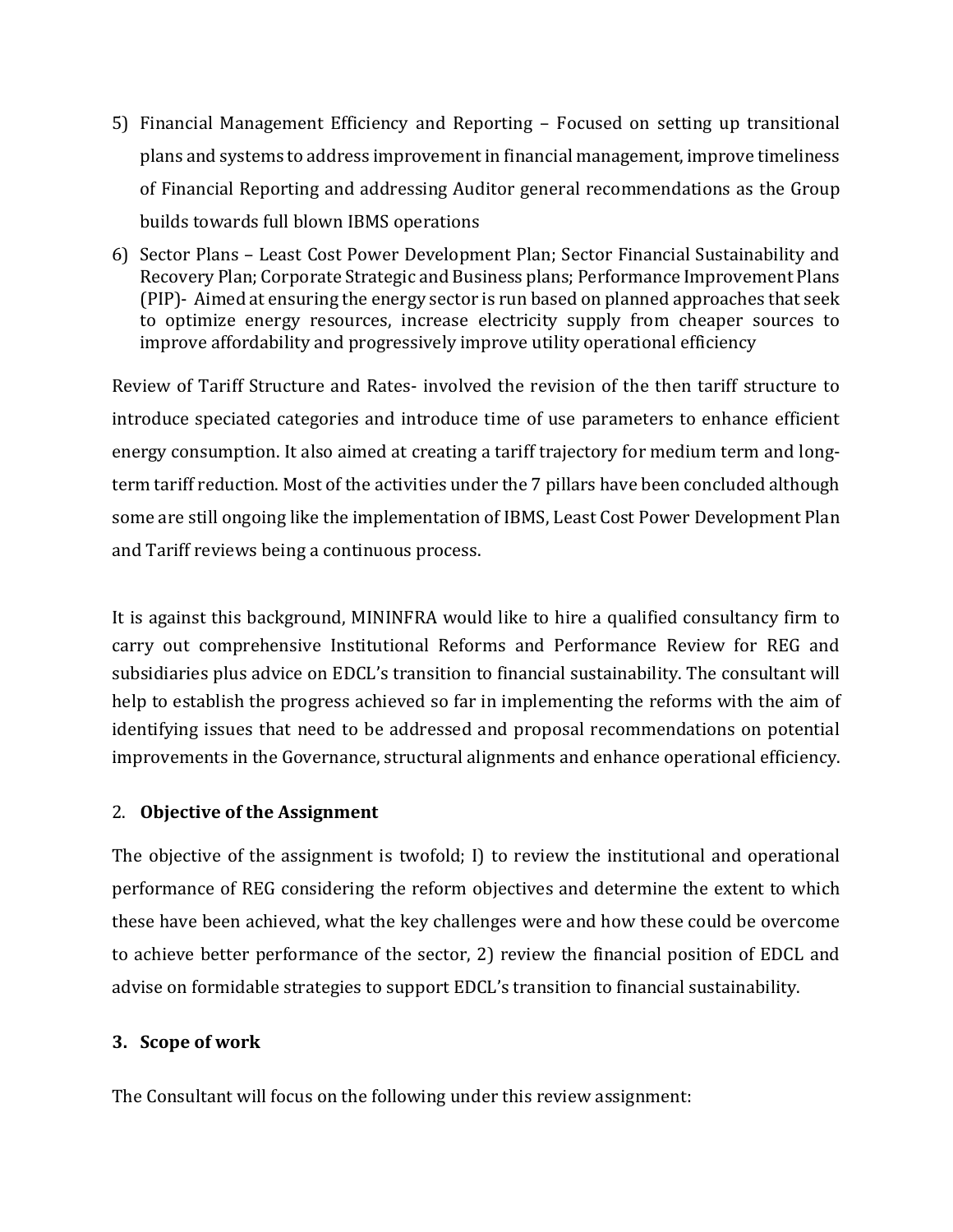- a) Examine the REG Group organizational structure vis-a-vis the institutional mandates and operations to date and advise on the suitability of the Corporate model versus the Agency model for REG and or its subsidiaries
- b) Review the functional roles assigned to each entity vis-a-vis the practical and legal realities and advise on any appropriate modifications to ensure efficiency
- c) Review the institutional relationships between REG and Government (MININFRA and MINECOFIN) considering existing laws, procedures and practices and advise on best way forward for REG Examine intra-Group operations and related procedures and advise on the best approach to maximize corporate performance and efficiency
- d) Review the functional set-up within each company and advise on any structural realignment to ensure efficiency of operations considering the distinct energy supply value chain i.e. Project planning and development on one hand; and operations of generation, Transmission, System operator, Distribution and Retail responsibilities
- e) Review the current reporting requirements both strategic and financial for the Group and its Subsidiaries to identify any impediments and conflicts and advise on the best way forward considering the existing, legal and regulatory framework.
- f) Advise on the adequacy of the institutional set-up with respect to staffing, deployment and related collaborative arrangements and the extent to which these can…..be streamlined to achieve sector targets and objectives.
- g) Review the Governance practices and organs at Board and Management level and advise the best approach to ensure resource efficiency and responsiveness to sector requirements
- h) Review and advice on cost-cutting mechanisms across the EDCL service chain including; Project planning, projects implementation (generation, Transmission and distribution)
- i) Review and advise on revenue-generating potentials across the mandate of EDCL service chain, indicating potential opportunities from which EDCL can raise revenues to finance its own budget requirements
- j) Advise on the company on the appropriate steps to manage the transition from the current business model where EDCL works as a semi-autonomous entity owned and fully financed by the government and requirements of effective corporate governance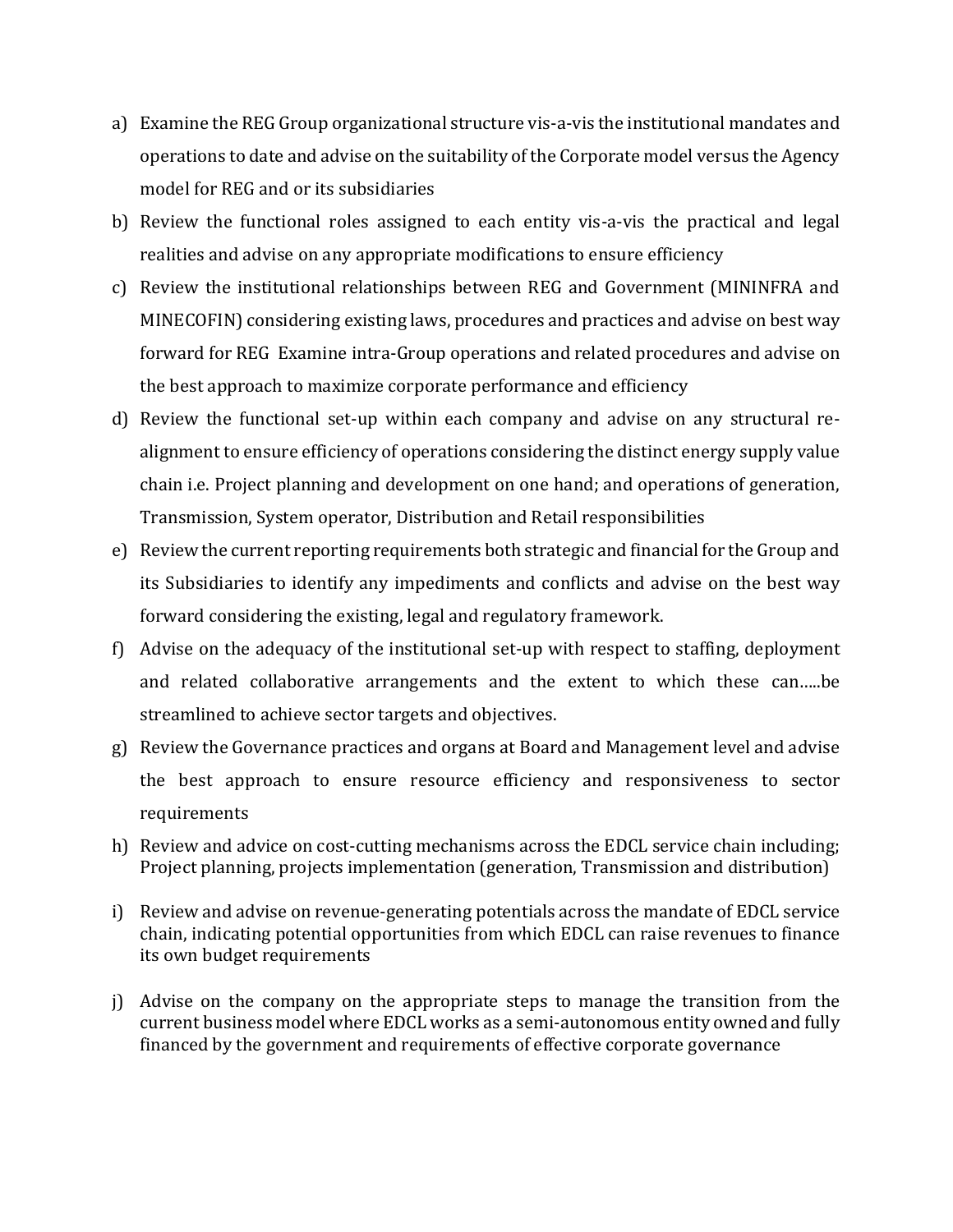### **4. Expected Outcomes of the Assignment:**

The consultant will produce a detailed report on;

- 1. The legal and regulatory framework applicable to REG and its affiliate companies, including mandate, competences and responsibilities of each entity.
- 2. Assessment of current implementation of REG. Identification of eventual gaps with legal/regulatory mandate. Recommended improvements and roadmap for implementation.
- 3. Assessment of current implementation of EDCL and performance of the company in all business areas: power sector planning (generation and transmission expansion, electrification), assessment of primary energy resources, etc. Review of approaches adopted for operations in key areas, availability and effective application of supporting tools. Identification of gaps with best practices in international experience relevant to Rwanda. Proposed improvements and roadmap for implementation.
- 4. Assessment of current implementation of EUCL and performance of the company in all business areas: electricity supply to customers, commercial operations, corporate planning, management of corporate resources. Review of approaches adopted for operations in each business area, availability and effective application of supporting tools (information systems, revenue protection, etc.). Identification of gaps with best practices in international experience relevant to Rwanda. Proposed improvements and roadmap for implementation.

| <b>Deliverables</b>        | <b>Tentative Date</b>                         |
|----------------------------|-----------------------------------------------|
| Draft Report Tasks 1 and 2 | month after date of contract effectiveness    |
| Draft report on Task 3     | 2 months after date of contract effectiveness |
| Draft report on Task 4     | 3 months after date of contract effectiveness |
|                            |                                               |

## **5. Proposed schedule of Deliverables**

### **6. Qualification Requirements**